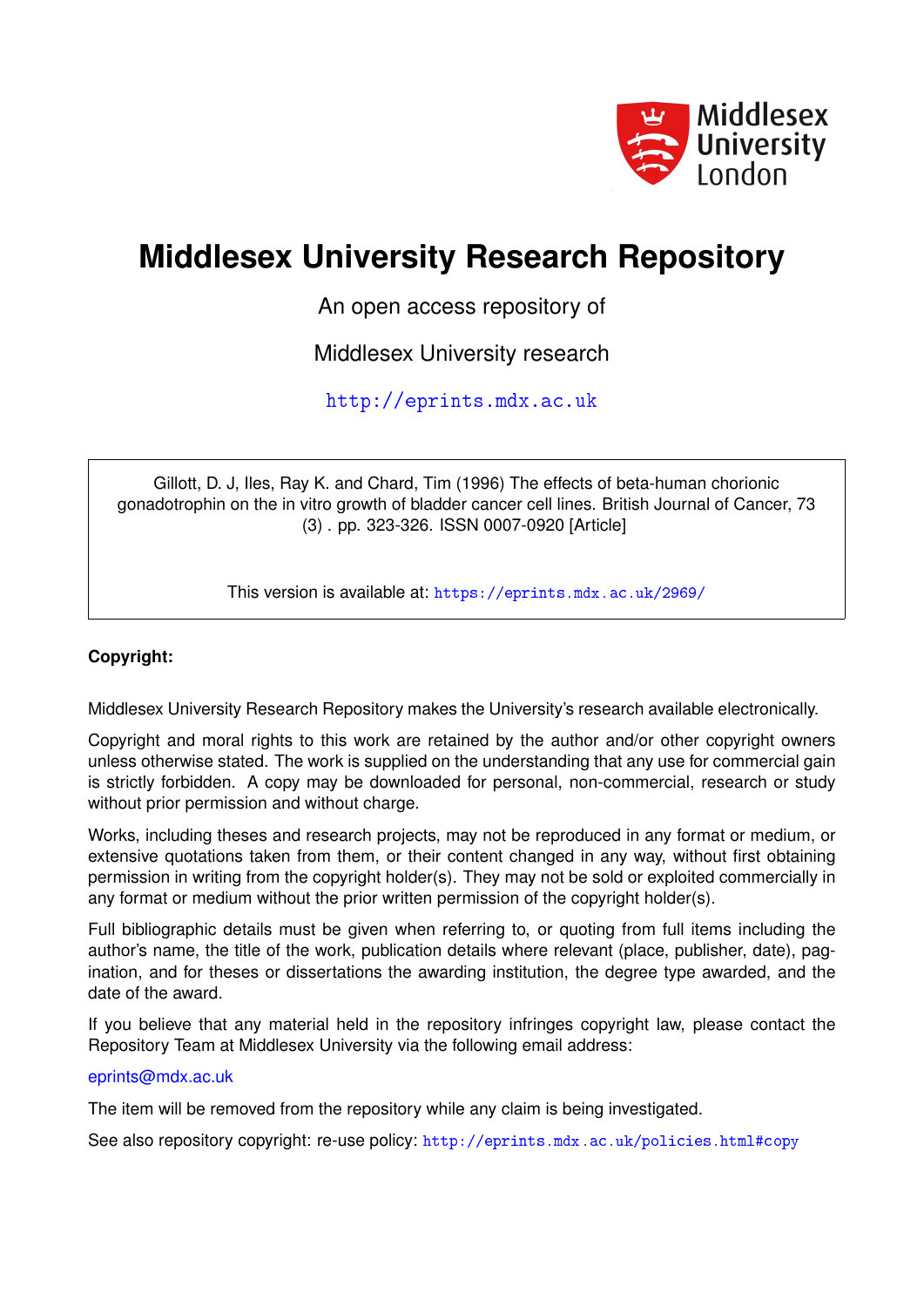# The effects of beta-human chorionic gonadotrophin on the *in vitro* growth of bladder cancer cell lines

### DJ Gillott, RK Iles and T Chard

Academic Unit of Reproductive Physiology, Obstetrics and Gynaecology, St. Bartholomew's Hospital, West Smithfield, London ECIA 7BE, UK.

> Summary The effects of human chorionic gonadotrophin (hCG) and its subunits on in vitro bladder cancer cell growth have been assessed using the a tetrazolium salt reduction assay (MTT). Intact hCG,  $\alpha$ -hCG and  $\beta$ core hCG all had no effect on cell growth, while  $\beta$ -hCG increased MTT reduction in all four bladder cancer lines tested. The magnitude of  $\beta$ -hCG stimulation was maximal in the T24 line, which does not itself produce  $\beta$ -hCG and appeared to be correspondingly lower in  $\beta$ -hCG-secreting lines. The addition of antibodies to  $\beta$ hCG inhibited MTT reduction among high secretors but failed to inhibit MTT reduction in non- $\beta$ -hCG producers. These results are consistent with the poor prognosis associated with  $\beta$ -hCG expression by bladder tumours in vivo and suggest an autocrine/paracrine stimulation of tumour growth by endogenously produced  $\beta$ hCG.

> Keywords: beta-human chorionic gonadotrophin; cysteine knot; autocrine/paracrine; growth factor; bladder cancer; MTT assay

Human chorionic gonadotrophin (hCG) is <sup>a</sup> member of the family of glycoprotein hormones, including follicle-stimulation hormone (FSH), luteinising hormone (LH) and thyroidstimulating hormone (TSH), all of which are heterodimeric and share a common  $\alpha$ -subunit. Each hormone has a unique  $\beta$ -subunit, although the  $\beta$ -chain of hCG exhibits 81% homology with that of LH and may have arisen from the LH gene following duplication and readthrough in the <sup>3</sup>' direction (Fiddes and Talmadge, 1984). In primates and equids, CG originates from the conceptus and rescues the corpus luteum by binding to an LH receptor (Yoshimi et al., 1969; Braunstein et al., 1976; Bolton et al., 1980). The lone  $\beta$ subunit cannot bind to the LH receptor, the intact heterodimer being required for both binding and activation (Pierce and Parsons, 1981).

The ectopic production of  $\beta$ -hCG by a proportion of bladder cancers has been reported by several authors (Rodenburg et al., 1985; Dexeus et al., 1986, Iles et al., 1987) and cannot be accounted for simply by gene duplication or rearrangement. Consequently, it is likely that the control mechanisms governing  $\beta$ -hCG expression are abnormal in secreting tumours (Iles et al., 1988). As a clinical marker  $\beta$ -hCG may have some value for monitoring in therapy (Marcillac et al., 1993); high levels have been associated with both radio-resistance and metastases (Martin et al., 1989), but current opinion holds that the secretion is an epiphenomenon of little clinical significance (Jacobsen et al., 1990; Smith et al., 1994). However, a recent study carried out in this unit showed that 50% of T2/T3 patients had elevated urinary  $\beta$ -hCG (>3.74 IU mmol<sup>-1</sup> creatinine), and 90% of these went on to develop metastases, while only 3% of the non-expressing group developed metastatic disease. In addition, survival curves for these patients, when divided into  $\beta$ -hCG expressors and nonexpressors, show approximately 10% and 60% survival respectively at 17 months, suggesting a valuable prognostic function (Iles et al., 1996).

We have also shown that primary cultures of normal urothelium can secrete  $\beta$ -hCG (Iles *et al.*, 1990). The

Correspondence: RK Iles, Williamson Laboratory for Molecular Oncology, Joint Academic Units of Obstetric Gynaecology and Reproductive Physiology, St. Bartholomew's Hospital Medical College, West Smithfield, London EC17A 7BE, UK production of  $\beta$ -hCG by normal urothelium, together with a complete absence of intact hCG, suggests the possibility of <sup>a</sup> hitherto unknown biological role for this molecule. We have investigated this idea further by examining the effects of  $\beta$ -hCG on the growth of various bladder cancer cell lines in vitro.

#### Materials and methods

#### Cell lines

The  $\beta$ -human chorionic gonadotrophin-secreting bladder cancer cell lines RT112, SCaBER and 5637 (Iles et al., 1987) were obtained from the American Type Culture Collection (Rockville, MD, USA). The non-secreting bladder cancer line T24 (Bubenik et al., 1973) was obtained from Dr <sup>J</sup> Masters of the Institute of Urology, London, UK.

#### Hormones and antibodies

Intact hCG along with free  $\alpha$ - and  $\beta$ -subunits were derived from NIH preparation CR123 obtained from Dr Diana Blithe (Endocrine Branch, The National Institute of Child Health and Human Development, NIH, Bethesda, MD, USA). Drs RE Canfield and <sup>S</sup> Birken of Columbia University have purified all the CR series of hCG reference standards, i.e. intact hCG and free  $\alpha$ - and  $\beta$ -subunits, for the NIH and the WHO (Birken et al., 1990). These have been distributed worldwide and have been used as the First International Reference Preparation of hCG and free subunits for immunoassay and the Third International standard for intact hCG bioassay. Here we used the preparation labelled <sup>123</sup> of the CR series, which was first released in 1977. The purity of these preparations is well recognised. However, several degradation products of hCG metabolism have recently been recognised, the ultimate step being the formation of urinary  $\beta$ -core. Intermediate steps include the nicking of the  $\beta$ -subunit at residues 45-50. The extent of such nicking varies with each preparation and CR123 has been estimated to contain  $10-16%$  nicked  $\beta$ -chains (Birken et al., 1991). The in-house preparation of highly purified  $\beta$ core used in these experiments has been previously described by Lee et al. (1991).

Sheep antisera 750 and 752 were prepared in-house, following immunisation with free  $\beta$ -hCG isolated from pregnancy urine. These antisera were found to react with only the free  $\beta$ -subunit of hCG but not intact hCG, LH,

Received 27 March 1995; revised 21 July 1995; accepted <sup>11</sup> September 1995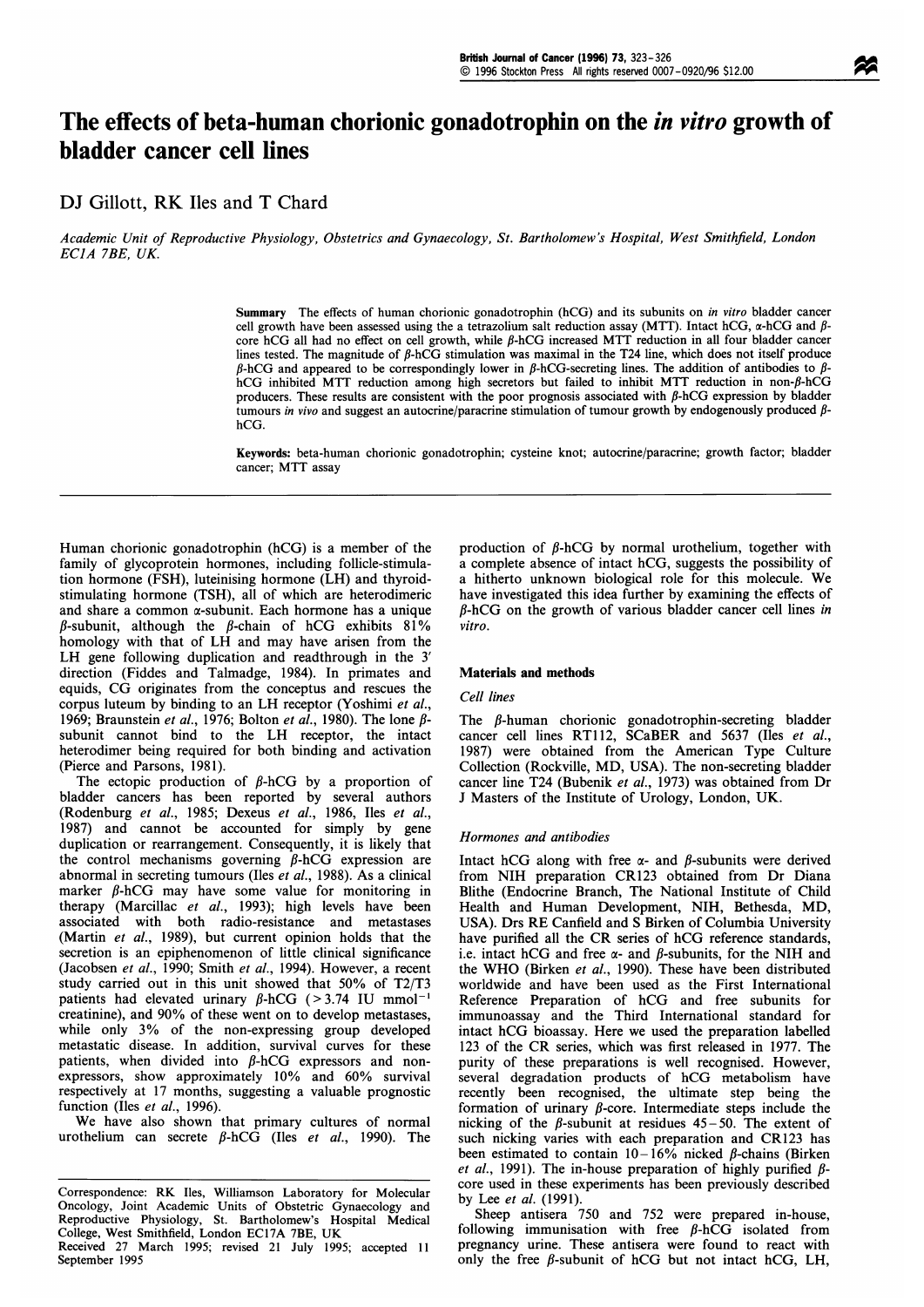FSH, TSH or the free a-subunit and the hCG urinary metabolite  $\beta$ -core. (Iles *et al.* unpublished data). These polyclonal sheep antisera are now commercially available from Polyclonal Antibodies, Llyndysal Dyfed, Wales, UK). A control antisera of normal (non-immune) sheep sera was obtained from Polyclonal Antibodies.

#### MTT assay

The 3-[4,5-dimethylthiazol-2-yl]-2,5-diphenyl tetrazolium bromide (MTT) assay (Mosman, 1983) was used to estimate cell number following exposure to intact hCG, free  $\alpha$ - and  $\beta$ subunits, urinary metabolite  $\beta$ -core and to anti- $\beta$ -hCG antisera.

Microtitre plates (Coming 96-flat-bottomed wells) were seeded with 200  $\mu$ l of  $0.1 \times 10^6$  ml<sup>-1</sup> cell suspension (20 000 cells per well) in RPMI + 10% fetal calf serum (FCS) for 24 h before the replacement of media by fresh culture media containing test materials  $(0-500 \text{ ng ml}^{-1} \text{ ligands or } 1:1000$ dilution of antisera). Plates were then incubated for a further 36 h, followed by <sup>1</sup> h incubation in fresh medium, then addition of 20  $\mu$ l millipore filtered MTT (5 mg ml<sup>-1</sup> in PBS). After 4 h incubation all fluid was removed and 100  $\mu$ l of acidified isopropanol (containing 0.04 M HCI) was added to each well and maintained at room temperature for 15 min to allow formazan crystals to dissolve. Absorbance measurements were carried out at 570 nm against <sup>a</sup> 630 nm blank; at least three replicates of each treatment were included. Results were expressed as optical density as a per cent of untreated controls.

#### Results

#### Stimulation by hCG and fragments

Intact hCG,  $\alpha$ -hCG and  $\beta$ -core had no effect on the growth of any of the cell lines, while 25 ng ml<sup>-1</sup>  $\beta$ -hCG produced a 152% increase in MTT reduction by T24 cells; (Figure 1, Table I). 5637, SCaBER and RT112 were stimulated to a lesser extent increasing MTT reduction by 132, <sup>112</sup> and 116% of controls respectively (Figure 2, Table II).

#### Effect of anti- $\beta$ -subunit antisera

Concurrent addition of specific antisera with the  $\beta$ -hCGcontaining media eliminated the stimulatory effect of the  $\beta$ hCG on the responding cell lines. This was best illustrated when antisera was concurrently added to escalating doses  $(0 -$ 50 ng ml<sup>-1</sup>) of free  $\beta$ -hCG in cultures of the T24 cell line (which does not secrete its own  $\beta$ -hCG). The dose-response curve to the  $\beta$ -hCG was obliterated with co-addition of the anti- $\beta$ -subunit antisera and MTT reduction matched that of controls (Figure 3). This was not seen when non-immune control sheep serum (NSS) was used (data not shown).



Figure 1 Dose-dependent effects of hCG, free  $\alpha$ - and  $\beta$ -subunits and metabolite  $\beta$ -core on the growth of the T24 cell line as measured by tetrazolium salt reduction expressed as a percentage of untreated control values.

Table <sup>I</sup> Dose-effect of hCG and subunits on T24 cell growth as measured by MTT reduction relative to untreated controls

| Ligand<br>$(ng \text{ ml}^{-1})$ | Intact hCG<br>(per cent<br>of control) | $\alpha$ -hCG<br>(per cent<br>of control) | $\beta$ -hCG<br>(per cent<br>of control) | $\beta$ -core<br>(per cent<br>of control) |
|----------------------------------|----------------------------------------|-------------------------------------------|------------------------------------------|-------------------------------------------|
| $\mathbf{0}$                     | $100.0 \pm 4.2$                        | $100.0 \pm 10.0$                          | $100.0 \pm 14.1$                         | $100.0 \pm 7.3$                           |
| 1.57                             | $90.9 \pm 5.2$                         | $108.1 \pm 4.2$                           | $118.0 \pm 4.5$                          | $95.9 \pm 5.2$                            |
| 3.13                             | $87.8 \pm 2.9$                         | $112.9 \pm 8.5$                           | $123.2 \pm 3.1$                          | $94.2 \pm 6.9$                            |
| 6.25                             | $86.5 \pm 3.7$                         | $105.4 \pm 5.7$                           | $130.4 \pm 9.7$                          | $98.9 \pm 3.2$                            |
| 12.50                            | $84.4 \pm 4.1$                         | $102.6 \pm 6.3$                           | $139.5 \pm 7.5$                          | $91.2 \pm 8.7$                            |
| 25.00                            | $90.4 \pm 17.5$                        | $104.2 \pm 7.7$                           | $154.0 \pm 10.2$                         | $99.7 \pm 9.9$                            |



Figure <sup>2</sup> A comparison of the dose-dependent growth response of four epithelial bladder cancer cell lines (T24, SCaBER, RT112 and 5637) to  $\beta$ -hCG.

Table II Dose-effect of  $\beta$ -hCG on cell growth of  $\beta$ -hCGexpressing (SCaBER, RT112 and 5637) and non-expressing (T24) cell lines as measured by MTT reduction relative to untreated

|                                   | controls                 |                          |                          |                             |  |
|-----------------------------------|--------------------------|--------------------------|--------------------------|-----------------------------|--|
|                                   | T <sub>24</sub>          | 5637                     | <b>SCaBER</b>            | <i>RT112</i>                |  |
| $B-hCG$<br>$(ng \text{ ml}^{-1})$ | (per cent<br>of control) | (per cent<br>of control) | (per cent<br>of control) | ( $per$ cent<br>of control) |  |
| 0                                 | $100.0 \pm 14.1$         | $100.0 \pm 7.3$          | $100.0 \pm 15.4$         | $100.0 \pm 5.7$             |  |
| 1.57                              | $118.0 \pm 4.5$          | $102.8 \pm 6.8$          | $98.6 \pm 2.7$           | $93.7 \pm 4.7$              |  |
| 3.13                              | $123.2 \pm 3.1$          | $106.7 \pm 9.2$          | $102.4 \pm 4.6$          | $94.7 \pm 5.9$              |  |
| 6.25                              | $130.4 \pm 9.7$          | $107.6 \pm 6.5$          | $99.0 \pm 2.6$           | $99.2 \pm 9.0$              |  |
| 12.50                             | $139.5 \pm 7.5$          | $116.2 \pm 9.4$          | $101.7 \pm 4.8$          | $100.8 \pm 7.3$             |  |
| 25.00                             | $154.0 \pm 10.2$         | $132.0 \pm 7.0$          | $111.8 \pm 7.7$          | $115.5 \pm 16.6$            |  |

Antisera to free  $\beta$ -subunit at a 1:1000 dilution added to cell lines SCaBER and 5637 (lines that synthesised and secreted their own  $\beta$ -hCG) lowered MTT reduction to 60% and 70% of control levels respectively. However, the control



Figure 3 Abolition of the dose-dependent  $\beta$ -hCG growth stimulation of T24 cells by the co-addition of anti- $\beta$ -hCG antibodies to the cultures.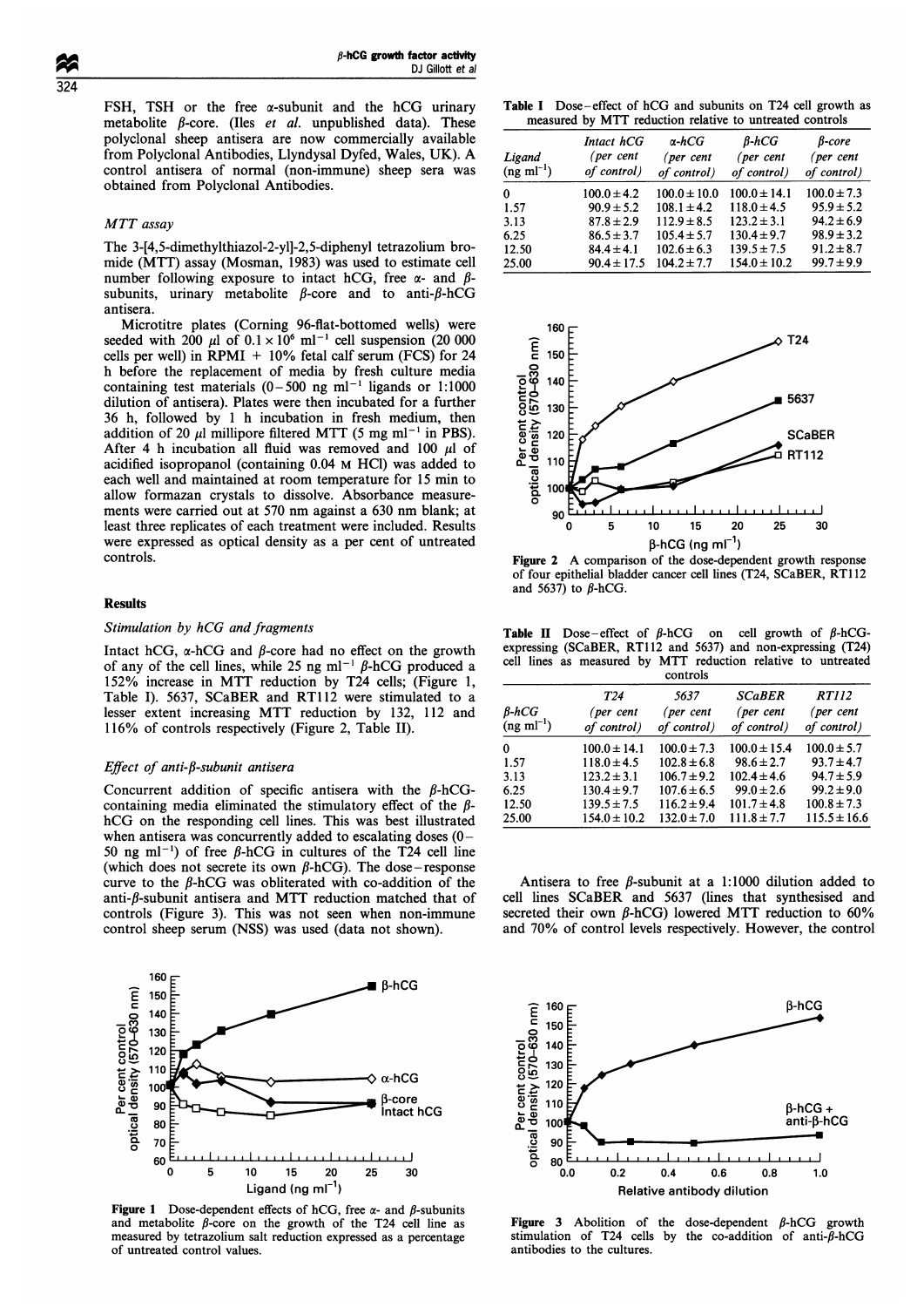#### **Discussion**

The observation that 70% of established bladder cancer cell lines and normal urothelial cells established as finite lifespan cultures secrete variable quantities of  $\beta$ -hCG prompted our investigation into a putative biological activity of free  $\beta$ -hCG (Iles, 1991). The MTT assay clearly demonstrates an increase in cell numbers following  $\beta$ -hCG treatment but no such effect with intact hCG or  $\alpha$ -hCG (Figure 1). It is interesting to note that  $\beta$ -core had no effect either. This metabolite, which has a shortened carboxy terminus, fewer carbohydrate residues and several nicks in the amino acid chain (Birken et al., 1988) is found excreted in the urine. The absence of an effect with this molecule provides further evidence for the specificity of the growth effect observed with the free  $\beta$ -subunit.

The effect of exogenous  $\beta$ -hCG on responding cell lines was inhibited in a dose-dependent manner by antisera to  $\beta$ hCG (Figure 3). This suggests <sup>a</sup> highly specific type of interaction, possibly mediated by a receptor, as normal sheep serum produced no diminution of growth response in any of the lines. The growth response was highest in the T24 cell line, which does not itself secrete  $\beta$ -hCG, while higher secretors exhibited less growth stimulation. This implies that  $\beta$ -hCG producers may be self-stimulating populations in vitro (or indeed, in vivo), high level producers being incapable of further stimulation by exogenous  $\beta$ -hCG. Alternatively, there might be more than one subpopulation of urothelial cells, with secretors and responders in varying proportions that determine overall production or response rates. The recently elucidated three-dimensional structure of  $\beta$ -hCG (Lapthorn et al., 1994) includes at its centre a distinctive arrangement of protein chain folds that is stabilised by six disulphide bonds and known as the cysteine knot motif. This motif is found in at least three growth factors: nerve cell growth factor (NGF), transforming growth factor  $(TGF- $\beta$ 2)$  and platelet-derived growth factor (PDGF-BB). These molecules are able to bind to their receptors as homodimers, a possibility that could exist with  $\beta$ -hCG and should be investigated further.

#### References

- BIRKEN S, ARMSTRONG EG, KOLKS MAG, COLE LA, AGOSTO GM, KRICHEVSKY A, VAITUKAITIS JL AND CANFIELD RE. (1988). Structure of human chorionic gonadotrophin  $\beta$ -subunit core fragment from pregnancy urine. Endocrinology, 123, 572- 583.
- BIRKEN S, KRICHEVSKY A, O'CONNOR J, LUSTBADER <sup>J</sup> AND CANFIELD RE. (1990). Chemistry and immunochemistry of hCG,its subunits and fragments. In Glycoprotein Hormones, Serono Symposia, USA, Chin WW, Boime I (eds). pp. 45-61 Raven Press: New York.
- BIRKEN S, GAWINOWICZ MA, KARDANA A AND COLE LA. (1991). The heterogeneity of human chorionic gonadotropin (hCG). II. Characteristics and origins of nicks in hCG reference standards.  $Endocrinology, 129, 1551 - 1558.$
- BOLTON RA, COULAM CB AND RYAN RJ. (1980). Specific binding of human chorionic gonadotrophin to human corpora lutea in the menstrual cycle. Obstet. Gynecol., 56, 336-338.
- BRAUNSTIEN GD, RASOR J, ADLER D, DANZER H AND WADE MW. (1976). Serum human chorionic gonadotrophin levels throughout normal pregnancy. Am. J. Obstet. Gynecol., 126, 678-681.
- BUBENIK J, BARESOVA M, VIKLICKY V, JAKOUBKOVA J, SAINER-OVA H AND DONNER J. (1973). Established cell line of urinary bladder carcinoma (T24) containing tumour-specific antigens. Int. J. Cancer., 11, 765-773.
- DEXUS F, LOGOTHETIS C, HOSSAN E AND SAMUELS ML. (1986). Carcinoembryonic antigen and beta-human chorionic gonadotrophin as serum markers for advanced urothelial malignancies. J.  $\dot{U}$ rol., 136, 403 – 407.
- FIDDES JC AND TALMADGE K. (1984). Structure, expression, and evolution of the genes for the human glycoprotein hormones. Rec. Prog. Horm. Res., 40, 43.





**Figure 4** The effect of 1:1000 dilution anti- $\beta$ -hCG antibodies in media on cell growth, as measured by tetrazolium salt reduction, for  $\beta$ -hCG secreting cell lines 5637 and SCaBER and nonexpressing cell line T24 compared with untreated controls and cells exposed to normal (non-immune) sheep sera (NSS) at 1:1000 dilution.  $\Box$ , Control;  $\Box$ , NSS(1:1000);  $\Box$ , anti-free  $\beta$ -hCG.

When no exogenous  $\beta$ -hCG was added, antisera against  $\beta$ hCG considerably inhibited growth in the high-producing lines such as SCaBER, with little or no growth inhibition perceived in the non-secreting T24 line (Figure 4). This provides further evidence for the validity and specificity of the observed effects of the subunit itself and constitutes important new evidence for an autocrine/paracrine effect of  $\beta$ -hCG in urothelial cell carcinomas, while suggesting a possible mechanism for some of the poor prognostic associations with  $\beta$ -hCG that have been reported.

In conclusion,  $\beta$ -hCG (but not intact hCG,  $\alpha$ -hCG or  $\beta$ core) is able to specifically increase cell growth in bladder epithelial bladder cancer lines, this effect is mediated by a specific interaction that is obliterated by anti- $\beta$ -hCG serum. These findings could be explained if it is postulated that the free  $\beta$ -subunit acts as a growth factor.

#### Acknowledgements

This study was supported by grants from the Paul Balint Trust and The John Ellerman Foundation.

- ILES RK. (1991). Beta human chorionic gonadotrophin production by bladder tumour cells: Incidence, molecular analysis and clinical significance. PhD Thesis, UK: University of London.
- ILES RK, OLIVER RTD, KITAU M, WALKER C AND CHARD T. (1987). In vitro secretion of human chorionic gonadotrophin by bladder tumour cells. Br. J. Cancer, 55, 623-626.
- ILES RK, CZEPULKOWSKI BH, YOUNG BD AND CHARD T. (1988). Amplification or rearrangement of the  $\beta$ -human chorionic gonadotrophin human LH gene cluster is not responsible for the ectopic production of  $\beta$ hCG bladder tumour cells. J. Mol. Endocrinol., 2, 113 -117.
- ILES RK, PURKIS PE, WHITEHEAD PC, OLIVER RTD, LEIGH <sup>I</sup> AND CHARD T. (1990). Expression of beta human chorionic gonadotrophin by non-trophoblastic non-endocrine 'normal' and malignant epithelial cells. Br. J. Cancer, 61, 663-666.
- ILES RK, PERSAD R, SHARMA KB, DICKINSON, SMITH P AND CHARD T. (1996). Urinary concentration of human chorionic gonadotrophin and its fragments as a prognostic marker in bladder cancer. Br. J. Urol. (in press).
- JACOBSEN AB, NESLAND JM, FOSSA SD AND PETTERSEN EO. (1990). Human chorionic gonadotrophin, neuron specific enolase and deoxyribonucleic acid flow cytometry in patients with high grade bladder cancer. J. Urol., 143, 706-709.
- LAPTHORN AJ, HARRIS DC, LITTLEJOHN A, LUSTBADER JW, CANFIELD RE, MACHIN KJ, MORGAN FJ AND ISAACS NW. (1994). Crystal structure of human chorionic gonadotrophin. Nature, 369, 455-461.